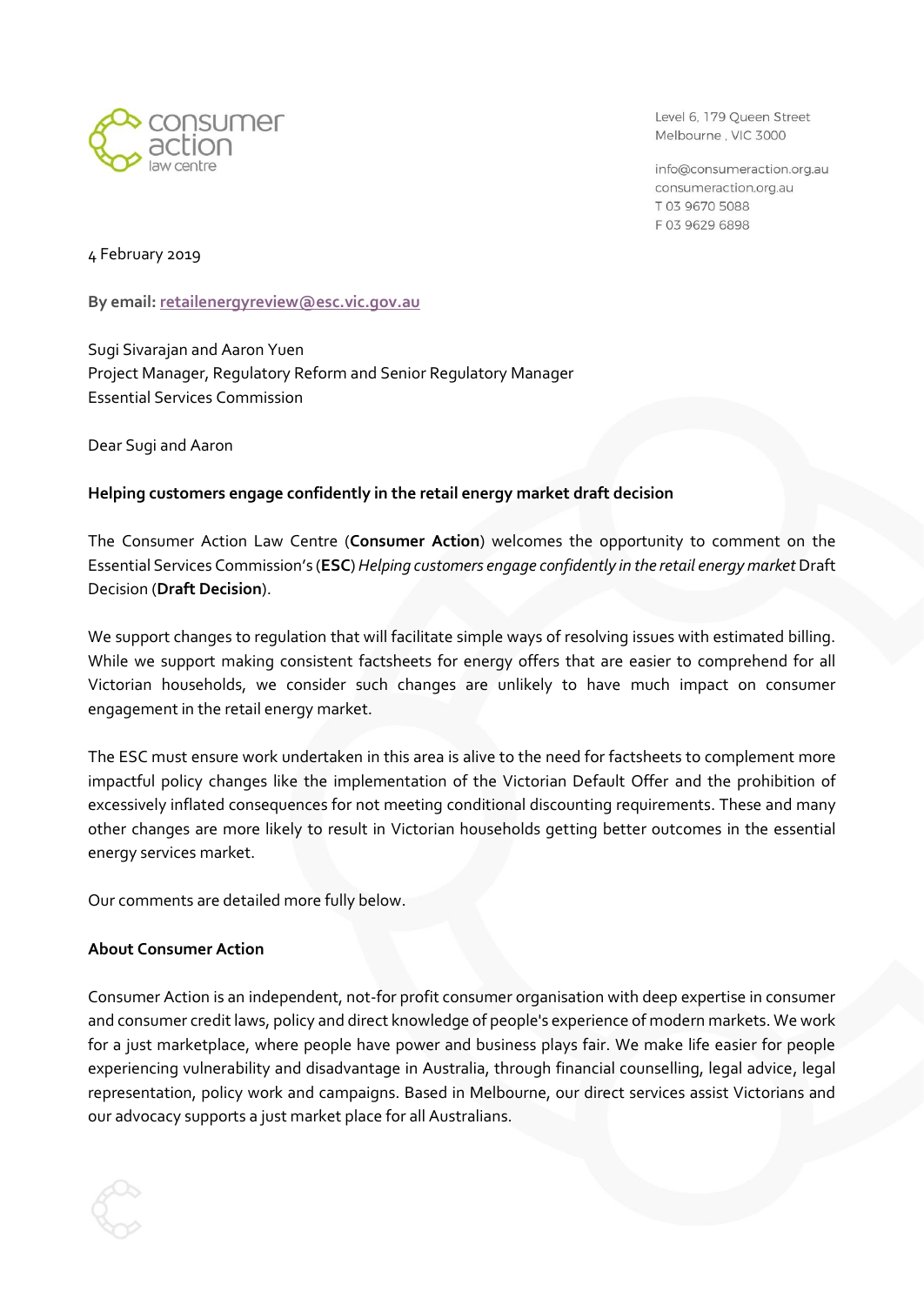# **Policy principles or objectives relevant to this consultation**

- Energy is an essential service. All households must have access to a guaranteed fair price.
- It should be easy for Victorian households to engage in energy retail markets to make effective decisions.
- Retailers should not make excessive margins off the provision of essential energy services.
- Businesses in the energy market must deliver on promises so households can have confidence when engaging and be able to trust the essential energy services market.
- Energy retailers must work with their customers to overcome issues arising from estimated billing.
- Energy retailers have a social responsibility to ensure that Victorian households can overcome difficulty paying for essential energy services.

#### **Consumer Action's recommendations based on these principles or objectives**

- The ESC proceeds with the proposal to implement an entitlement for Victorian households to have an estimated bill adjusted by providing a self-read of their meter.
- Implementation of the VDO be prioritised by the ESC and be complemented by policy to ensure those who need its protection get that protection. This must go beyond information provision.
- That recommendation four of the Thwaites review be implemented sooner than mid 2020 (the implementation timeline currently proposed).
- The ESC ensures the Final Decision on factsheets and signposting to factsheets does not further complicate the process of selecting an optimal energy offer for Victorian households.
- The ESC mandate that factsheets are prominently displayed by third party comparison services.
- The ESC recommends that the Victorian Government tasks the regulator with producing a ensuring compliance with a mandatory code of conduct for comparators of traditional and new energy products and services.
- The layout of the factsheet better signpost consequences of not meeting conditions or benefit periods ceasing.
- The factsheet clearly signposts the availability of the Victorian Default Offer and Victoria Energy Compare as better alternatives for decision making.
- The graphic design of the factsheet should align with Victoria Energy Compare.
- The factsheet clearly signposts the availability of the Victorian Default Offer and Victoria Energy Compare as better alternatives for decision making.
- Victoria Energy Compare is acknowledged as the best way to assess the most suitable energy offer for a Victorian Household at present and that this is reflected in the decisions made around factsheets.
- The ESC mandate that marketing materials use standard statements to signpost the availability of transparent information which is reliable for Victorian households' decision making.
- The ESC consider that standardised statements should point to the best source of information, not just the availability of factsheets.
- That the Government and ESC investigate the use of technology to assist consumers make optimal choices.
- The ESC takes appropriate enforcement action to deter energy retailers from misleading Victorian households.

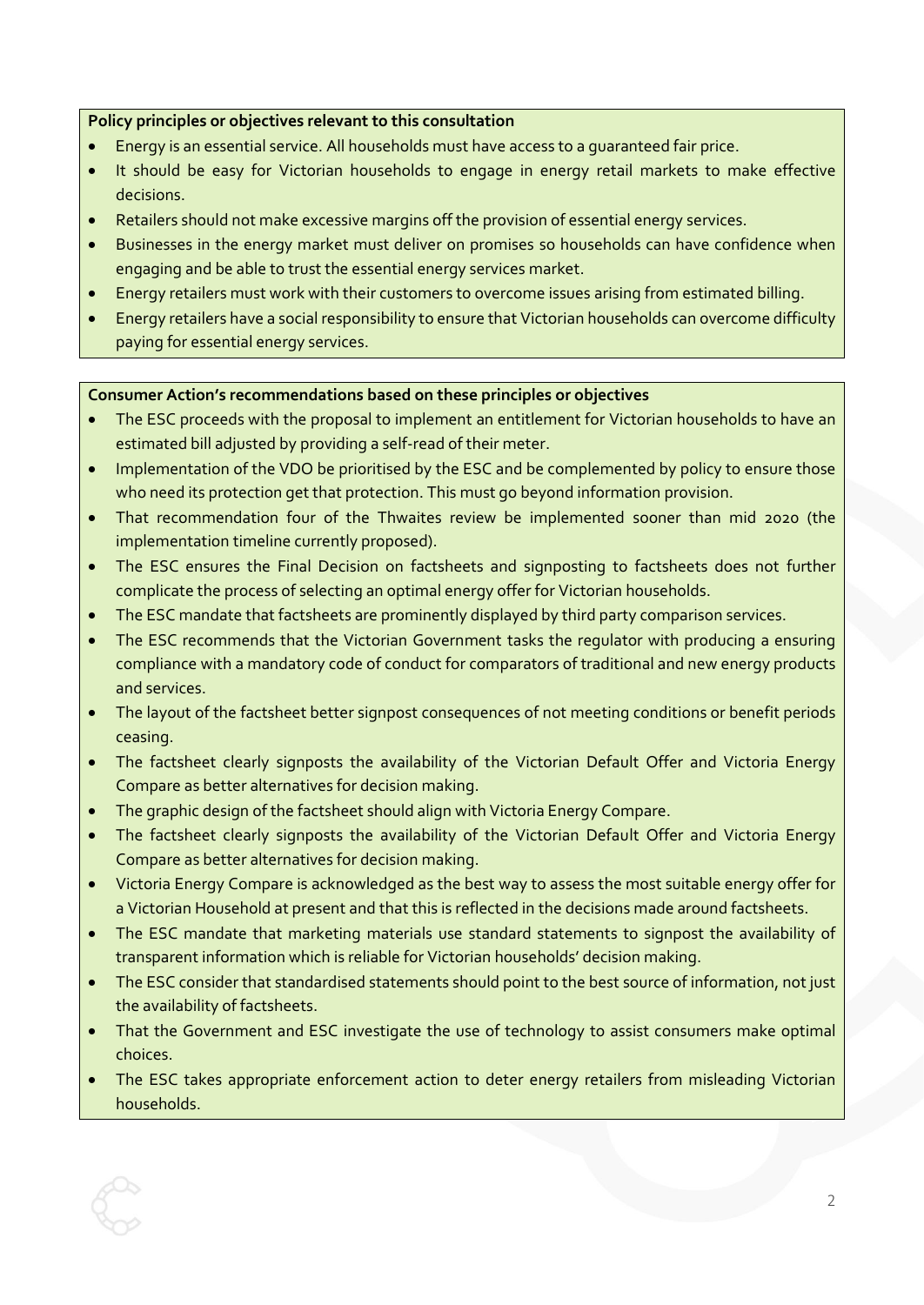# **Comments on the draft decision**

#### *Meter Reads*

Consumer Action supports Victoria aligning with the Australian Energy Market Commission's rule change so that all Victorian households have an entitlement to have an estimated bill adjusted by providing a selfread of their meter. A self-read is practical and is likely to realise better outcomes in a timelier way for households that query an estimated bill after experiencing bill shock. This may result in less billing disputes and complaints lodged with the Energy and Water Ombudsman Victoria (**EWOV**). High billing disputes have recently topped the list of complaints at EWOV.<sup>1</sup>

Consumer Action recommends that:

The ESC proceeds with the proposal to implement an entitlement for Victorian households to have an estimated bill adjusted by providing a self-read of their meter.

*Prioritise the development and implementation of other policy* 

As stated in our recent Victorian Default Offer submission:

*Consumer Action has long pointed to those on evergreen market offers where benefits have expired as the cohort of Victorian Households most likely to be suffering detriment as a result of the deregulation of energy retail pricing. Frustratingly there is little information available about how many people are in this cohort but the AEMC's 2017 reporting of 47 per cent of households who had not switched in five years may give an indication of the risk posed by these offers given most benefit periods are 24 months or less.<sup>2</sup>*

*Artificially inflated base rates or standing offers to allow for higher headline discounts are also of concern. The ACCC found that many miss out on these artificial discounts, including a cohort of households who would be most impacted by greater energy costs and are disproportionately penalised when they miss out on 'discounts' 59 per cent of the time.<sup>3</sup>*

*Paying a day late on a bill should not incur a penalty of more than half a thousand dollars. Consumer Action has seen billing where such a scenario arose for a single mum trying to make ends meet. We can also still see offers on Victoria Energy Compare that would enable the same scenario to arise from retailers who are still spruiking big discounts in advertising campaigns.*

*Information provision has failed to address these now well recognised issues* [emphasis added]*. The Victorian Government must start work on a mechanism to ensure the mess left from deregulated pricing is cleaned up fast. Academic research has found that even in the most favourable conditions consumers* 

-

<sup>1</sup> EWOV, 2018. *EWOV 2018 Annual Report,* p.28.

<sup>2</sup> AEMC, 2017. *2017 AEMC Retail Energy Competition Review,* p.4.

<sup>3</sup> ACCC, 2018. *Restoring electricity affordability and Australia's competitive advantage; retail electricity pricing inquiry – final report,* p.264.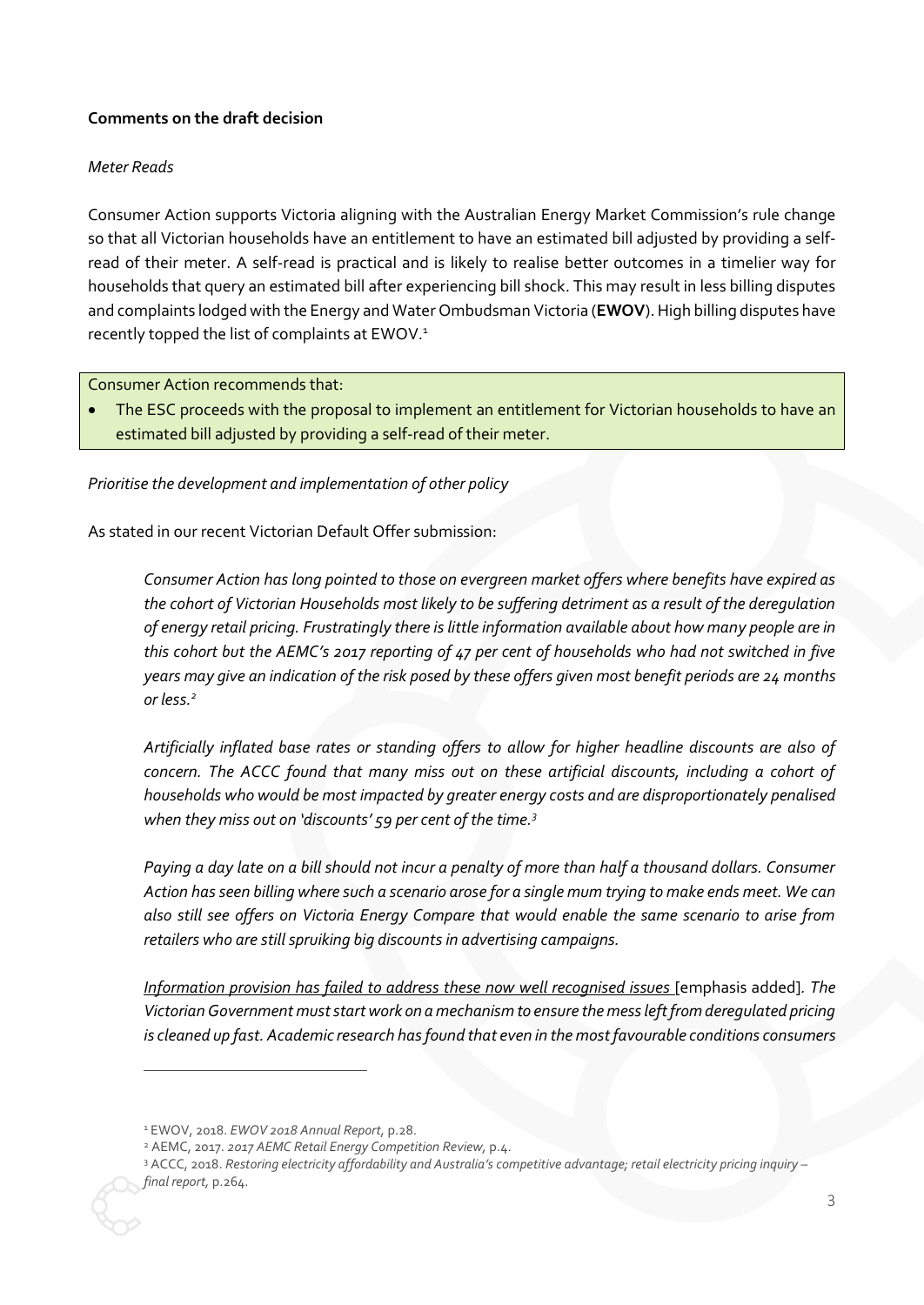*are unlikely to switch energy retail providers.<sup>4</sup> It can also be observed that even with a \$50 incentive and accompanying promotional campaign pushing a possible saving of hundreds of dollars for looking at switching through the Victorian Energy Compare website, not all Victorian households have done so.<sup>5</sup>*

The ESC should implement the changes mentioned in this Draft Decision and quickly proceed with implementing the Victorian Default Offer and recommendation four of the Thwaites review which address some of the above issues. Victorian households need more than information provision to better navigate the essential energy services market which is currently unnecessarily complex.

Consumer Action recommends that:

-

- Implementation of the VDO be prioritised by the ESC and be complemented by policy to ensure those who need its protection get that protection. This must go beyond information provision.
- That recommendation four of the Thwaites review be implemented sooner than mid 2020 (the implementation timeline currently proposed).

# *Avoid confusion for Victorian households wherever possible*

The draft decision states that the new energy factsheet aims to assist consumers to make effective decisions when comparing energy plans.<sup>6</sup> Currently less than half of Victorian households think they obtained value for money from their electricity company in the last 6 months7 and only a third said they are confident that the market is working in their long-term interests.<sup>8</sup> Trust is important when making effective decisions<sup>9</sup> and these statistics show strong intervention is needed for Victorian households to be able to trust the energy market to act in their interests.

Consistent factsheets on energy offers make sense on face value but the shear complexity of comparing the thousands of market offers that may be available across separate documents and hosted on different websites is not a simple or practical task.

Consumer Action supports the development of consistent factsheets but seeks to highlight that behavioural research has questioned whether they will often be used by consumers at all.<sup>10</sup> The ESC must therefore

<sup>4</sup> Deller, David et al. Switching Energy Suppliers: It's Not All About The Money, Centre for Competition Policy, University of East Anglia, 2017, p. 1. Available at[: http://competitionpolicy.ac.uk/documents/8158338/17199160/CCP+WP+17-](http://competitionpolicy.ac.uk/documents/8158338/17199160/CCP+WP+17-5+complete.pdf/fdaaed88-56e5-44f9-98db-6cf161bfb0d4) [5+complete.pdf/fdaaed88-56e5-44f9-98db-6cf161bfb0d4](http://competitionpolicy.ac.uk/documents/8158338/17199160/CCP+WP+17-5+complete.pdf/fdaaed88-56e5-44f9-98db-6cf161bfb0d4)

<sup>5</sup> Consumer Action, 2019. *Victorian Default Offer for domestic and small business electricity customers staff working paper.*  Available at[: https://policy.consumeraction.org.au/2019/01/30/victorian-default-offer-for-small-electricity-customers](https://policy.consumeraction.org.au/2019/01/30/victorian-default-offer-for-small-electricity-customers-esc-staff-working-paper/)[esc-staff-working-paper/](https://policy.consumeraction.org.au/2019/01/30/victorian-default-offer-for-small-electricity-customers-esc-staff-working-paper/)

<sup>6</sup> ESC, 2018. *Helping customers engage confidently in the retail energy market, draft decision,* p.16.

<sup>7</sup> Essential Research, 2018. *Energy Consumers Australia, Energy Consumers Australia Energy Consumer Sentiment Survey December 2018.* Retrieved 28 January 2019 from [https://energyconsumersaustralia.com.au/wp-content/uploads/Energy-](https://energyconsumersaustralia.com.au/wp-content/uploads/Energy-Consumer-Sentiment-Survey-Report-December-2018.pdf)[Consumer-Sentiment-Survey-Report-December-2018.pdf](https://energyconsumersaustralia.com.au/wp-content/uploads/Energy-Consumer-Sentiment-Survey-Report-December-2018.pdf) p.14. 8 Ibid, p.20

<sup>9</sup> Consumer Action, 2016. *Power Transformed; unlocking effective competition and trust in the transforming energy market.* <sup>10</sup> The Behavioural Insights Team, 2018. *Final Report, BIT review of Basic Plan Information Document (BPID)*. Retrieved 31 January 2019 from: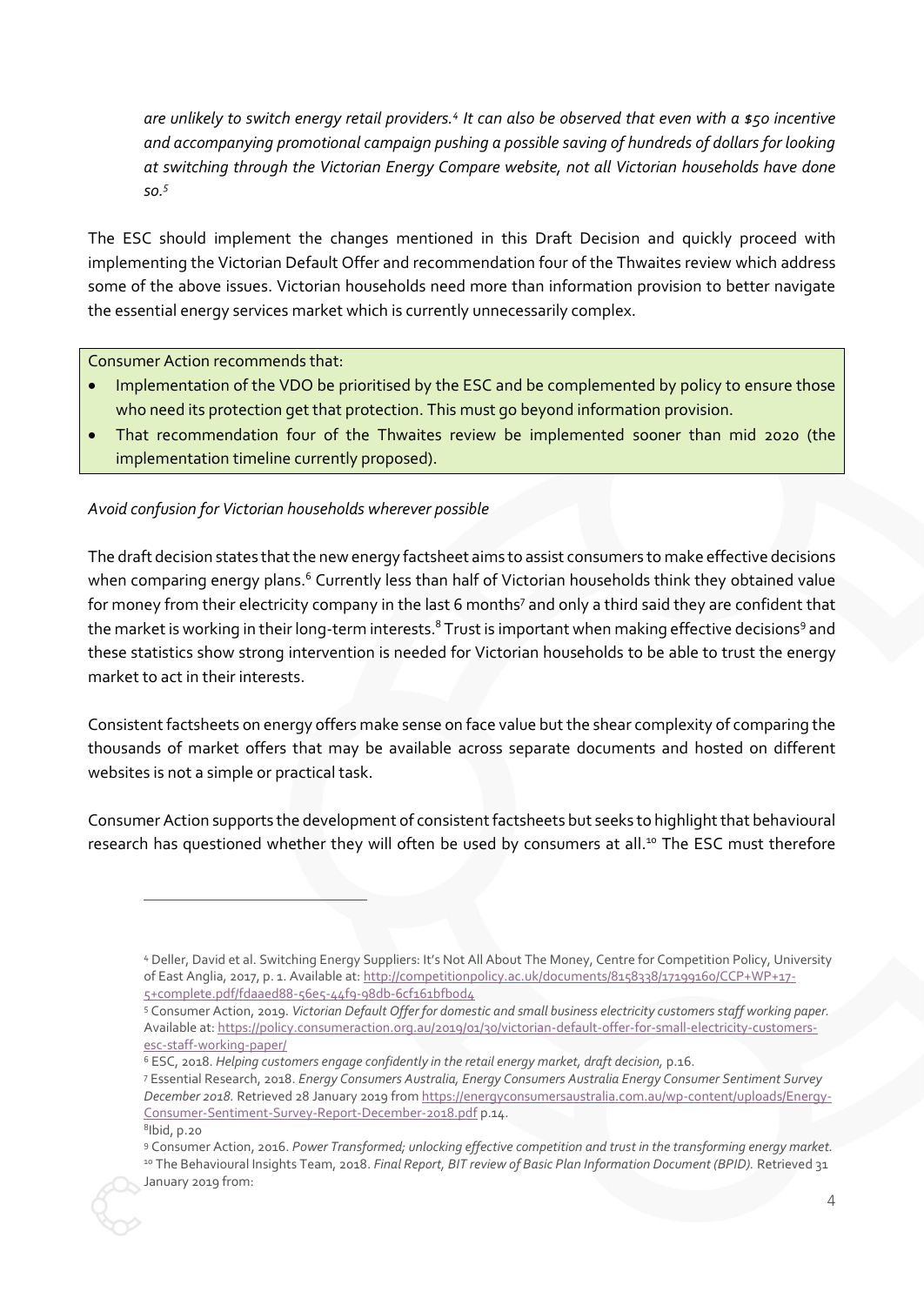ensure that regulations mean factsheets are there whenever needed but that this information provision does not unnecessarily get in the way of a Victorian household easily making an effective decision about an energy offer.

Every extra step in making a decision can mean more complexity in the practical process, thus creating more hesitation and the likelihood that a decision isn't made. Academic research has shown that such hesitation often leads to a decision not being made about energy offers even in favourable circumstances.<sup>11</sup> As discussed below, regulations about where the factsheets appear and how marketing points to them must consider this risk.

Consumer Action recommends that:

• The ESC ensures the Final Decision on factsheets and signposting to factsheets does not further complicate the process of selecting an optimal energy offer for Victorian households.

# *Third party comparison websites*

 $\overline{a}$ 

Third party comparison services often don't operate in Victorian households' interests. These services add excessive acquisition fees to energy costs<sup>12</sup> and have been shown to not place households on the best offer for their needs.<sup>13</sup> Comparison services should be able to be trusted to be working in the interests of their customers while providing a simple way to make an effective decision. Multiple reports suggest that as a whole this industry is failing to do so.<sup>14</sup>

We support requiring third party services to prominently display consistent factsheets within one click of an offer. However, much more must be done to ensure third party services act in the interests of Victorian Households. The ESC must recommend to the Victorian Government that the regulator is tasked with formulating a mandatory code of conduct with supporting enforcement tools that covers all comparisons for energy, be it traditional or new energy products and services. At the very least, such a code should require compliance with the standards set out in ACCC's guidance for comparator websites and services.<sup>15</sup>

[https://www.aer.gov.au/system/files/Review%20of%20Basic%20Plan%20Information%20Document%20-](https://www.aer.gov.au/system/files/Review%20of%20Basic%20Plan%20Information%20Document%20-%20Final%20Report%20-%20April%202018_0.pdf) [%20Final%20Report%20-%20April%202018\\_0.pdf](https://www.aer.gov.au/system/files/Review%20of%20Basic%20Plan%20Information%20Document%20-%20Final%20Report%20-%20April%202018_0.pdf)

<sup>11</sup> Deller, David et al. Switching Energy Suppliers: It's Not All About The Money, Centre for Competition Policy, University of East Anglia, 2017, p. 1. Available at:

http://competitionpolicy.ac.uk/documents/8158338/17199160/CCP+WP+17-5+complete.pdf/fdaaed88-56e5-44f9-98db-6cf161bfb0d4

<sup>12</sup> ACCC, 2018. Restoring electricity affordability and Australia's competitive advantage; retail electricity pricing inquiry – final report, p.231.

<sup>13</sup> Mountain, B, 2019. *New regulations expose energy price gouging through 'free' comparison sites.* Retrieved 31 January,2019 from[: https://theconversation.com/new-regulations-expose-energy-price-gouging-through-free](https://theconversation.com/new-regulations-expose-energy-price-gouging-through-free-comparison-sites-109420)[comparison-sites-109420](https://theconversation.com/new-regulations-expose-energy-price-gouging-through-free-comparison-sites-109420)

<sup>14</sup> Faulkner, Mulder and Thwaites, 2017. *Independent review of the electricity & gas retail markets in Victoria.* And ACCC, 2018. *Restoring electricity affordability and Australia's competitive advantage; retail electricity pricing inquiry – final report.* <sup>15</sup> ACCC, 2015. Comparator websites: A guide for comparator website operators and suppliers. Retrieved 4 February 2019 from[: https://www.accc.gov.au/publications/comparator-websites-a-guide-for-comparator](https://www.accc.gov.au/publications/comparator-websites-a-guide-for-comparator-website-operators-and-suppliers)[website-operators-and-suppliers](https://www.accc.gov.au/publications/comparator-websites-a-guide-for-comparator-website-operators-and-suppliers)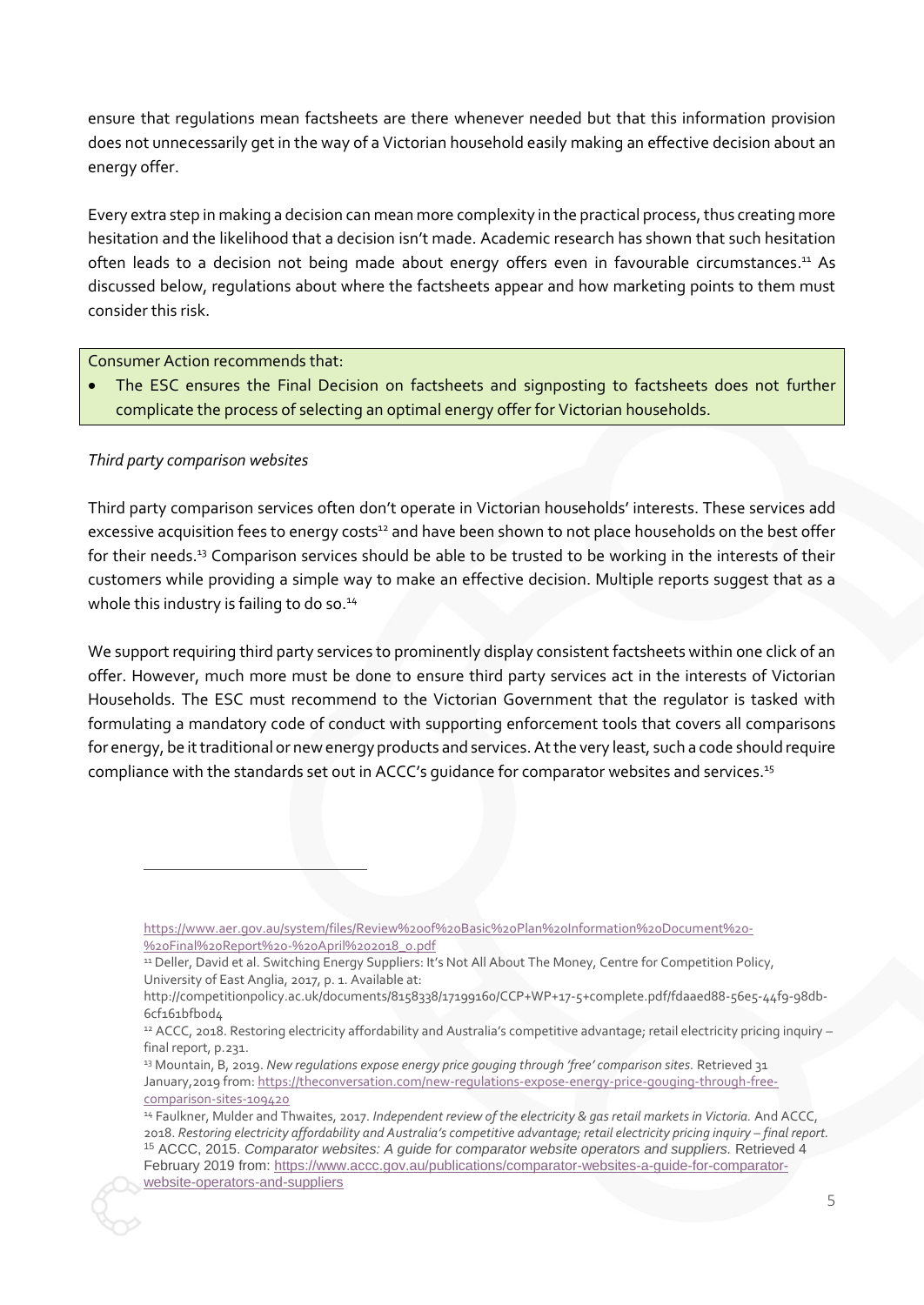Consumer Action recommends that:

- The ESC mandate that factsheets are prominently displayed by third party comparison services.
- The ESC recommends that the Victorian Government tasks the regulator with producing a ensuring compliance with a mandatory code of conduct for comparators of traditional and new energy products and services.

# *Diverging from the Australian Energy Regulator (AER) Basic Plan Information Document (BPID)*

Simplicity is key to enabling households to make effective decisions about the pricing structure of their energy supply. The AER's BPID is a good starting point for the layout of the proposed factsheets but the ESC must take opportunities to improve the factsheets so they are more comprehendible. For instance, information about benefit periods could be better sign posted and some language could be simplified for easier comprehension.

The potential consequences of conditional discounting—that is, that failure to comply with the condition will result in a large financial penalty—must be signposted as a priority on the factsheets until a point in time where recommendation four of the Independent Review of the Electricity and Gas Retail Markets in Victoria (**Thwaites review**) is implemented and has addressed the concerns with conditional discounting that we highlighted earlier in this submission.

Also, a regulated fair Victorian Default Offer will give Victorian households the 'choice not to choose' from 1 July 2019. The factsheet must prioritise clearly and simply signposting the availability of trustworthy, reliable comparison of all public offers on Victoria Energy Compare and that households can opt to 'choose not to choose' and still receive a fair price by asking for the Victorian Default Offer.

The graphic design of the factsheet should also align with Victoria Energy Compare to limit confusion.

Consumer Action recommends that:

- The layout of the factsheet better signpost consequences of not meeting conditions or benefit periods ceasing.
- The factsheet clearly signposts the availability of the Victorian Default Offer and Victoria Energy Compare as better alternatives for decision making.
- The graphic design of the factsheet should align with Victoria Energy Compare.

*Potential confusion - Victoria Energy Compare figures or multiple factsheets?*

The profiles in the factsheet are a tool to aid understanding and effective decision making. They will rarely ever be an accurate reflection of any households' actual costs, so time and resources should not be allocated to over-developing the profiles.

Confusion may arise where the factsheet has one number and Victoria Energy Compare states another. Policy development should ensure that Victorian households utilise Victoria Energy Compare as opposed to comparing factsheet profiles wherever possible. Victoria Energy Compare is more likely to be accurate and produce a better outcome for a household than the impossible task of comparing all relevant factsheets.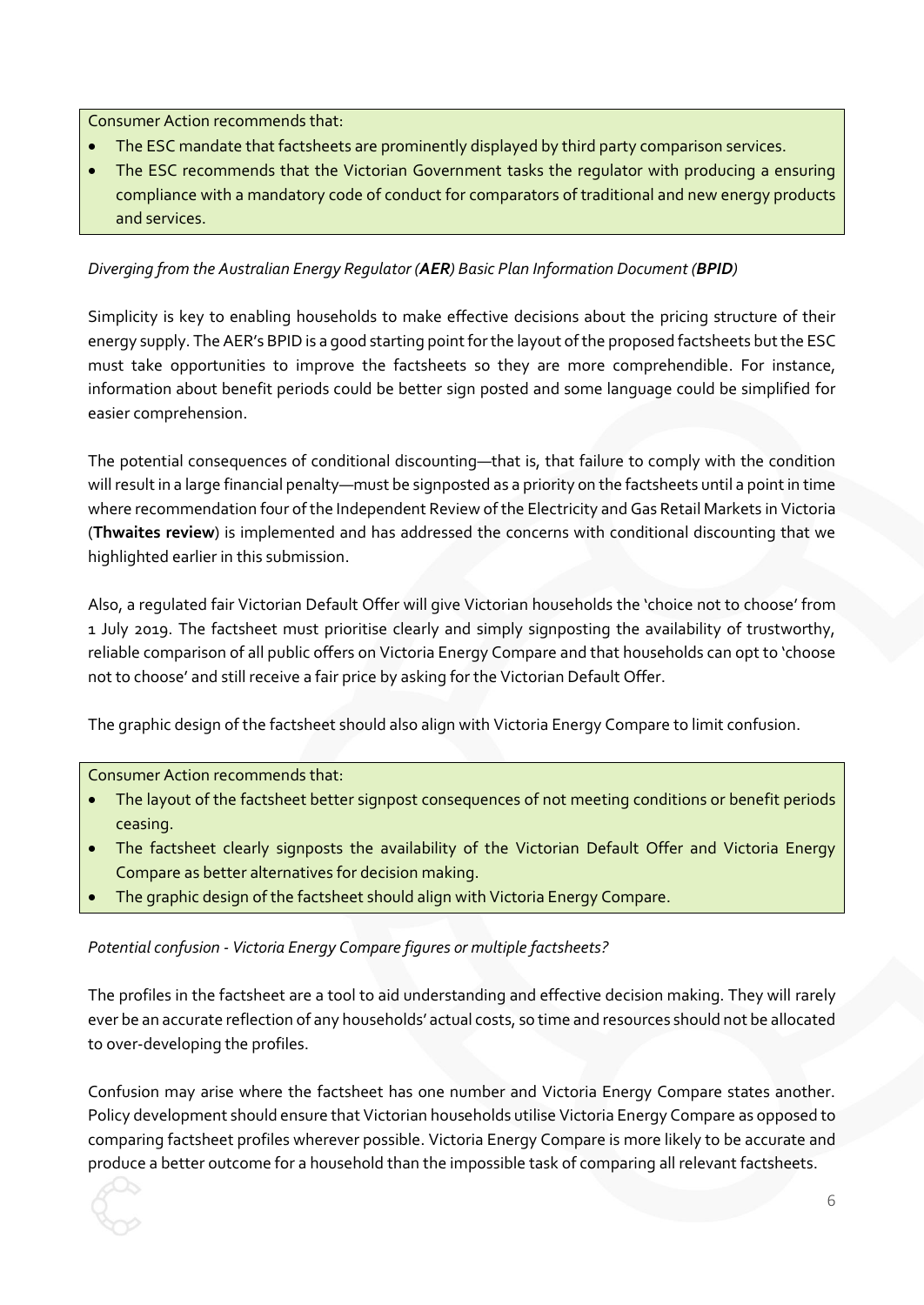Results from Victoria Energy Compare are transparently displayed. It is the most trustworthy tool for assessing the options available to a household.

The ESC must ensure that the requirements associated with this Draft Decision focus on Victorian households making effective decisions, whether that is to find the best market offer or to rely on the Victorian Default Offer. If someone wants to access the optimal offer for their circumstances it makes sense that they access Victorian Energy Compare to be confident in their decision. If they face barriers accessing this website, then other complementary measures must be developed to ensure the best outcomes for all Victorian households accessing essential energy services. The Brotherhood of Saint Laurence trial of an energy brokerage service or the Victorian Default Offer could be considered two complementary measures.

Consumer Action recommends that:

- The factsheet clearly signposts the availability of the Victorian Default Offer and Victoria Energy Compare as better alternatives for decision making.
- Victoria Energy Compare is acknowledged as the best way to assess the most suitable energy offer for a Victorian Household at present and that this is reflected in the decisions made around factsheets.

#### *Marketing materials*

We support the ESC mandating that marketing materials about energy offers signpost the availability of transparent information which is reliable for decision making. The ESC must ensure the standardised statements for doing so do not simply point to the factsheets but instead to the best place for a Victorian household to easily make an effective decision. Currently in most circumstances this place is likely Victorian Energy Compare.

An example of a simple standardised statement could be:

*Receive a \$50 rebate when comparing whether this is the best deal for you at Victoria Energy Compare*[hyperlinked]*.*

It may also be desirable to signpost the availability of the Victorian Default Offer. For example:

*A guaranteed fair price is also now available to all*—*ask for the Victorian Default Offer*

Consumer Action recommends that:

- The ESC mandate that marketing materials use standard statements to signpost the availability of transparent information which is reliable for Victorian households' decision making.
- The ESC consider that standardised statements should point to the best source of information, not just the availability of factsheets.

*Utilise smart meters to improve mechanisms for households to make effective decisions*